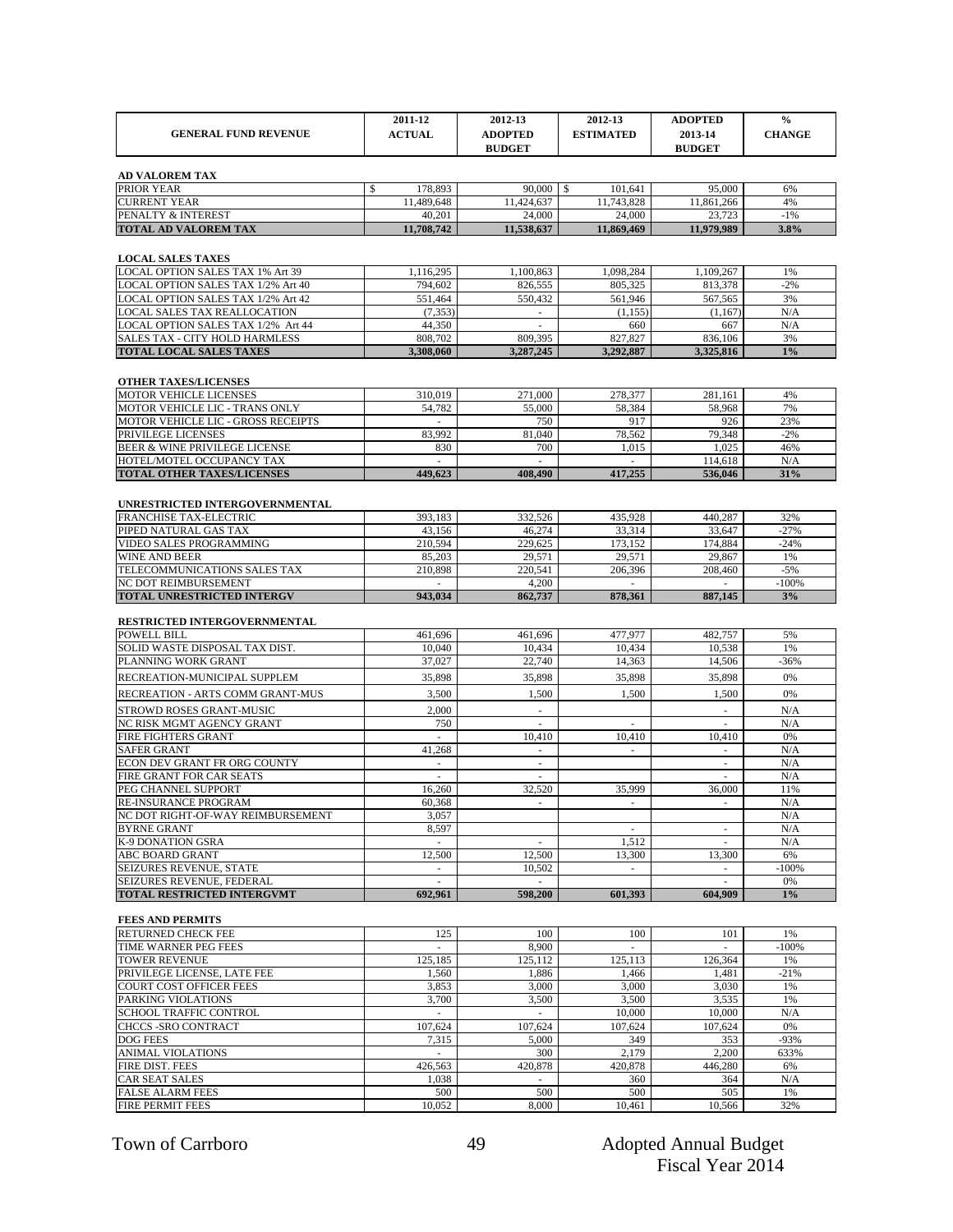|                                                                      | 2011-12                              | 2012-13                               | 2012-13                  | <b>ADOPTED</b>                     | $\frac{6}{6}$  |
|----------------------------------------------------------------------|--------------------------------------|---------------------------------------|--------------------------|------------------------------------|----------------|
| <b>GENERAL FUND REVENUE</b>                                          | <b>ACTUAL</b>                        | <b>ADOPTED</b>                        | <b>ESTIMATED</b>         | 2013-14                            | <b>CHANGE</b>  |
|                                                                      |                                      | <b>BUDGET</b>                         |                          | <b>BUDGET</b>                      |                |
| <b>RE-INSPECTION FEE</b>                                             | 1,625                                | 1,500<br>100                          | 200                      | 202                                | $-87%$         |
| <b>REPORTS</b><br><b>SIGN PERMITS</b>                                | 135<br>768                           | 500                                   | 331<br>907               | 334<br>916                         | 234%<br>83%    |
| <b>SIGN PERMITS</b>                                                  | 270                                  | 200                                   | ÷,                       | $\overline{\phantom{a}}$           | $-100%$        |
| <b>ENGINEERING FEE</b>                                               | 24,255                               | 26,000                                | 25,800                   | 26,058                             | 0%             |
| DEV REVIEW FEE                                                       | 40.354                               | 25,000                                | 45,000                   | 45,450                             | 82%            |
| TECHNICAL REVIEW-FUTURE EQPMT                                        | 19,010                               | 12,000                                | 21,000                   | 21,210                             | 77%            |
| <b>BUILDING PERMITS</b>                                              | 135,763                              | 65,000                                | 134,627                  | 135,973                            | 109%           |
| <b>ELECTRIC PERMITS</b><br><b>MECH. PERMITS</b>                      | 107,848<br>73,191                    | 55,000<br>45,000                      | 71,211<br>54,100         | 71,923<br>54,641                   | 31%<br>21%     |
| <b>RE-INSPECTION FEE</b>                                             | 1,500                                | 600                                   | 2,111                    | 2,132                              | 255%           |
| <b>PLUMBING</b>                                                      | 80,410                               | 36,000                                | 45.741                   | 46,199                             | 28%            |
| HOMEOWNERS RECOVER FEES                                              | 208                                  | 150                                   | 161                      | 163                                | 9%             |
| <b>RECYCLING FEES</b>                                                | 17,338                               | 4,800                                 | 13,421                   | 13,556                             | 182%           |
| <b>STREET CUTS</b>                                                   | 487                                  | 500                                   | 853                      | 862                                | 72%            |
| <b>ENCROACHMENT FEE</b><br><b>STREET SIGNS</b>                       | $\sim$<br>341                        | $\sim$<br>$\mathcal{L}_{\mathcal{A}}$ | 160<br>×.                | 162<br>$\mathcal{L}_{\mathcal{A}}$ | N/A<br>N/A     |
| <b>DRIVEWAY PERMIT FEES</b>                                          | 640                                  | ÷.                                    | 240                      | 242                                | N/A            |
| BLDG STRUCTURE MOVING PERMIT FEE                                     | 80                                   |                                       | $\overline{\phantom{a}}$ |                                    | N/A            |
| <b>STREET CLOSING</b>                                                | 240                                  | 501                                   | 2,586                    | 2,612                              | 421%           |
| REFUSE COLLECTION FEES                                               | 1,324                                | 1,500                                 | 376                      | 380                                | $-75%$         |
| REFUSE COLLECTION - DUMPSTER                                         | 98,902                               | 95,000                                | 89,977                   | 90,877                             | $-4%$          |
| <b>TOTAL FEES &amp; PERMITS</b>                                      | 1,292,204                            | 1,054,151                             | 1,194,332                | 1,226,295                          | 16%            |
| <b>SALES &amp; SERVICES</b>                                          |                                      |                                       |                          |                                    |                |
| <b>RECREATION FEES</b>                                               | 196,676                              | 168,587                               | 168,587                  | 170,273                            | 1%             |
| DISCOUNT - RECREATION FEES                                           | (13,350)                             | (11, 644)                             | (11.644)                 | (11,760)                           | N/A            |
| SALES- MERCH & CONCESSIONS-CARRBORO DA                               | $\overline{a}$                       |                                       |                          | $\overline{a}$                     | N/A            |
| SALES- MERCH & CONCESSIONS-MUSIC                                     | 1,026                                |                                       | 1,803                    | 1,821                              | N/A            |
| SALES- MERCH & CONCESSIONS-POETRY<br>SALES- MERCH & CONCESSIONS-JULY | 56<br>510                            | 1,000                                 | 47                       | 47<br>$\overline{a}$               | N/A<br>$-100%$ |
| <b>SALES- MERCH &amp; CONCESSIONS-HALLO</b>                          | 171                                  | 150                                   | 191                      | 193                                | 29%            |
| SALES- MERCH & CONCESSIONS-FILM                                      | 1,928                                |                                       | 100                      | 101                                | N/A            |
| TOWN CENTER FEES                                                     | 76,888                               | 80,000                                | 80,000                   | 80,800                             | 1%             |
| <b>DISCOUNT - TOWN CENTER FEES</b>                                   | (3,680)                              | (8, 248)                              | (8, 248)                 | (8,330)                            | N/A            |
| <b>TOTAL SALES &amp; SERVICES</b>                                    | 260,225                              | 229,845                               | 230,836                  | 233,145                            | 1%             |
| <b>INVESTMENT EARNINGS</b>                                           |                                      |                                       |                          |                                    |                |
| <b>INTEREST EARNED</b>                                               | 38.283                               | 35,000                                | 6.967                    | 7,036                              | $-80%$         |
| <b>TOTAL INVESTMENT EARNINGS</b>                                     | 38,283                               | 35,000                                | 6,967                    | 7,036                              | $-80%$         |
|                                                                      |                                      |                                       |                          |                                    |                |
| <b>OTHER REVENUES</b><br><b>RENT-FARMER'S MKT</b>                    | 2,370                                | 2,370                                 | 2,370                    | 2,394                              | 1%             |
| <b>MISCELLANEOUS</b>                                                 | 1,453                                | 1,500                                 | 3,916                    | 3,955                              | 164%           |
| <b>MISC INVENTORY</b>                                                | 141                                  | $\overline{\phantom{m}}$              | $\overline{\phantom{a}}$ | $\overline{a}$                     | N/A            |
| <b>SALES OF CEMETERY LOTS</b>                                        | 6,550                                | 6.000                                 | 16,425                   | 16,589                             | 176%           |
| <b>SALE/FIXED ASSETS</b>                                             | 21,328                               | 30,000                                | 20,528                   | 70,733                             | 136%           |
| DONATIONS-ADVISORY BOARDS & COMM                                     | 486                                  |                                       | 255                      | 258                                | N/A            |
| <b>DONATIONS - CD &amp; MEMORABILIA</b><br><b>BANNER REVENUES</b>    | 2,970<br>$\sim$                      | 2,295<br>$\sim$                       | 2.970<br>3,150           | 3,000<br>3,182                     | 31%<br>N/A     |
| <b>DONATIONS</b>                                                     | 211                                  |                                       | $\overline{a}$           | $\overline{a}$                     | N/A            |
| MISCELLANEOUS - MANAGEMENT SERVICES                                  | 2,625                                | 500                                   | 4.721                    | 4,768                              | 854%           |
| SEIZURE REVENUE-STATE                                                | 11,476                               | 10,502                                | 10,502                   | 10,607                             | 1%             |
| DONATIONS BULLETPROOF VEST                                           | ٠                                    | $\sim$                                |                          | $\overline{\phantom{a}}$           | N/A            |
| POLICE MISCCELLANEOUS                                                | 4,940                                | 2,500                                 | 4,161                    | 4,203                              | 68%            |
| SALARY REIMBURSEMENT/SPEC EVT<br>FIRE MISC ELLANEOUS                 | $\mathcal{L}_{\mathcal{A}}$<br>1,563 | $\sim$<br>1,200                       | 5,696                    | $\overline{\phantom{a}}$<br>5,753  | N/A<br>379%    |
| MISCELLANEOUS-PW                                                     | 4,804                                | 1,000                                 | 352                      | 356                                | $-64%$         |
| REFUSE CART SALES                                                    | 5,065                                | 4,200                                 | 4,409                    | 4,453                              | 6%             |
| YARD WASTE CONTAINERS                                                | 2,341                                | 2,600                                 | 2,483                    | 2,507                              | $-4%$          |
| <b>MISCELLANEOUS R &amp; P</b>                                       | 153                                  | $\overline{\phantom{a}}$              | 271                      | 274                                | N/A            |
| <b>DONATIONS</b>                                                     | 135                                  |                                       | 1,960                    | 1,980                              | N/A            |
| DONATIONS - CARRBORO DAY                                             | 95                                   | 50                                    | 420                      | 424                                | 748%           |
| DONATIONS - MUSIC FESTIVAL                                           | 8,966                                | 9,000                                 | 7,558                    | 7,634                              | $-15%$         |
| DONATIONS-POETRY ALIVE IN CARRBORO                                   | 60                                   | $\overline{\phantom{a}}$              | 60                       | 61                                 | N/A            |
| <b>DONATIONS - JULY 4TH</b><br><b>DONATIONS - FILM FESTIVAL</b>      | 1,285<br>2,615                       | $\mathcal{L}_{\mathcal{A}}$<br>2,000  | 3,882                    | ×.<br>3,921                        | N/A<br>96%     |
| DONATIONS ARTS COMMITTEE                                             | 359                                  | 390                                   |                          |                                    | $-100%$        |
| PLANNING MISC.                                                       | 45                                   | $\sim$                                | 53                       | 54                                 | N/A            |
| <b>TOTAL OTHER REVENUES</b>                                          | 82,036                               | 76,107                                | 96,142                   | 147,106                            | 93%            |
|                                                                      |                                      |                                       |                          |                                    |                |
| OTHER FINANCING SOURCES                                              |                                      |                                       |                          |                                    |                |
| INSTALLMENT FINANCING PROCEEDS<br>FUND BALANCE APPROPRIATED          | 298,850                              | 397,320<br>787,316                    | 397,320<br>787,316       | 745,176<br>866,048                 | 88%<br>10%     |
| TRANSFER FR CAP RESERVE FUND                                         | 607,858                              | 176,945                               | 176,945                  | 176,945                            | 0%             |
| <b>TOTAL OTHER FINANCING SRCE</b>                                    | 906,708                              | 1,361,581                             | 1,361,581                | 1,788,169                          | 31%            |
|                                                                      |                                      |                                       |                          |                                    |                |
| <b>TOTAL REVENUES</b>                                                | \$19,681,876                         | \$19,451,993                          | \$19,949,223             | \$20,735,656                       | $7\%$          |
|                                                                      |                                      |                                       |                          |                                    |                |

Town of Carrboro **Adopted Annual Budget** 50 Adopted Annual Budget Fiscal Year 2014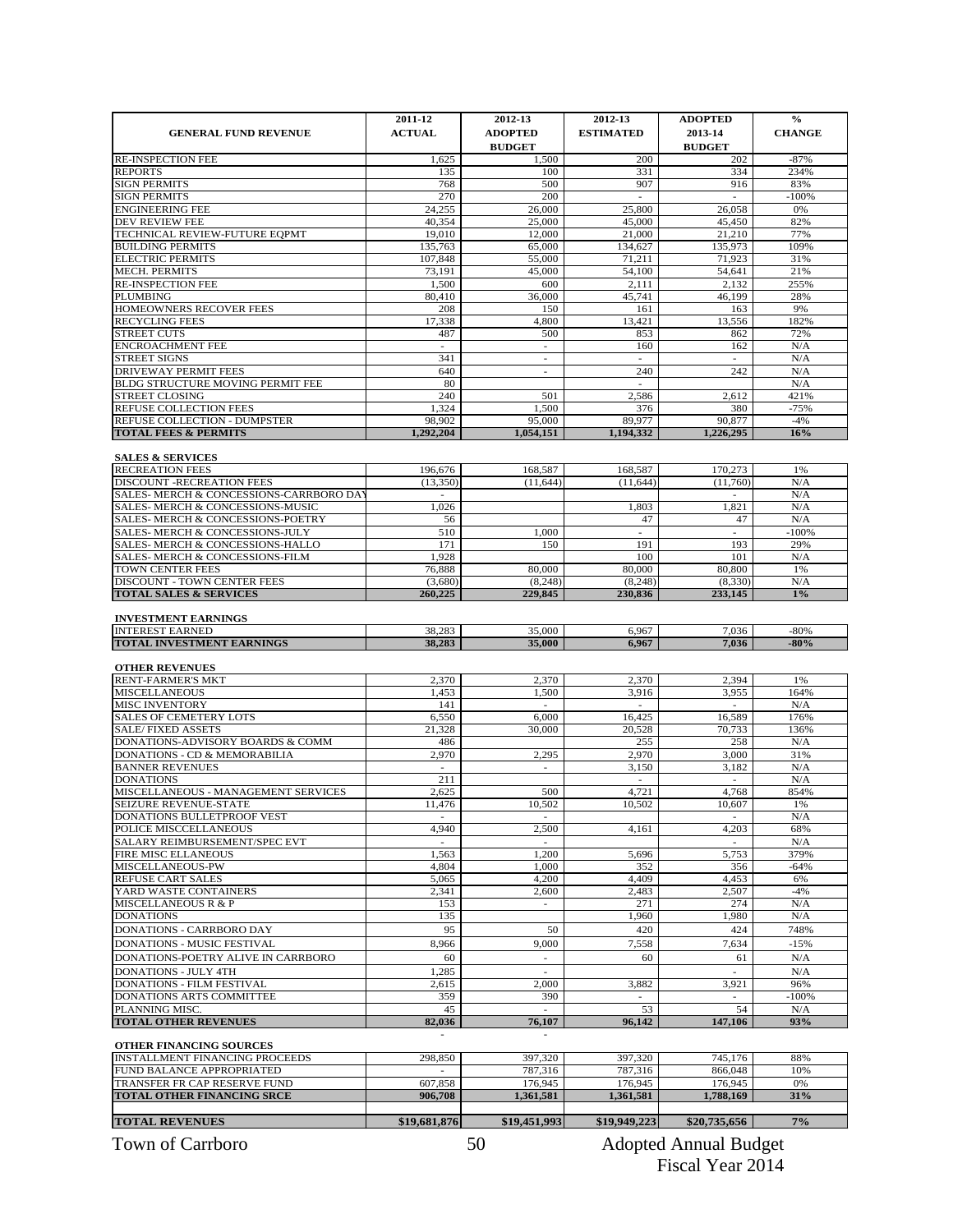# **GENERAL FUND REVENUE DESCRIPTIONS**

The following information briefly explains the major sources of revenue for the Town of Carrboro in the FY 2013-14 Budget.

## **AD VALOREM TAXES**

The largest single source of revenue to municipalities in North Carolina is the Ad Valorem revenue which represents a tax paid by those owning property within the municipality. Ad Valorem Taxes or property tax income includes real property, motor vehicle and business personal property taxes.

The property tax base is estimated at \$2,032,355,685. Each penny on the tax rate generates approximately \$201,203.

The General Assembly has approved various higher exemptions for senior citizens aged 65 or older and for citizens, including veterans, who are 100% disabled and subsist on a specified household income.

## **LOCAL SALES TAXES**

The State collects and distributes the proceeds from the local levied tax on retail sales consisting of a 1% sales tax (Article 39); and three ½% sales tax (Articles 40, 42 & 44). The Article 44 sales tax was implemented in 2002. Food is exempted from this tax. In exchange for Article 44, the General Assembly repealed local government reimbursements for inventory tax, intangibles tax, tax on food stamp purchases, and homestead exemption. In 2007, the General Assembly passed legislation to have the State assume county Medicaid costs and eliminate the Article 44 local sales tax. Effective October 1, 2008, the state took over one quarter cent of the Article 44 local options sales tax and effective October 1, 2009, the state took over the remaining one-quarter cent of that local tax. *The legislation provides for municipalities to be completely reimbursed for the loss of their share of these tax revenues, including growth.* The first one-quarter cent was replaced by a payment equal to 50% of the amount each municipality receives from the Article 40 local sales tax and the second one-quarter cent will be replaced by a payment equal to 25% of the amount each municipality receives for the Article 39 local sales tax.

Funds for the hold harmless payment to municipalities come from the counties' share of sales tax revenues. There is no expiration date on the hold harmless payments. The legislation also changes the distribution for the Article 42 local option sales tax from per capita to point of delivery distribution. *A hold harmless provision ensures that this change will not affect municipal distributions.*

## **OTHER TAXES AND LICENSES**

This category of revenue is comprised of motor vehicle licenses, privilege licenses, and the Time-Warner Franchise.

*Privilege Licenses* - Privilege Licenses are issued annually to entities conducting business within the Town of Carrboro. The type of business conducted determines the fee charged. Businesses, where not restricted by state law, are assessed a fee based on gross receipts earnings.

*Motor Vehicle License Tax* –The vehicle license tax is \$30 per car. The Town allocates \$5 of this motor vehicle license fee to offset cost increases paid by the Town for the transit partnership with Chapel Hill and UNC-Chapel Hill.

*Hotel and Motel Room Occupancy Tax* – The occupancy tax implemented in 2013 is 3% of the gross receipts derived from the rental of any room, lodging, or accommodation furnished by a hotel, motel, inn,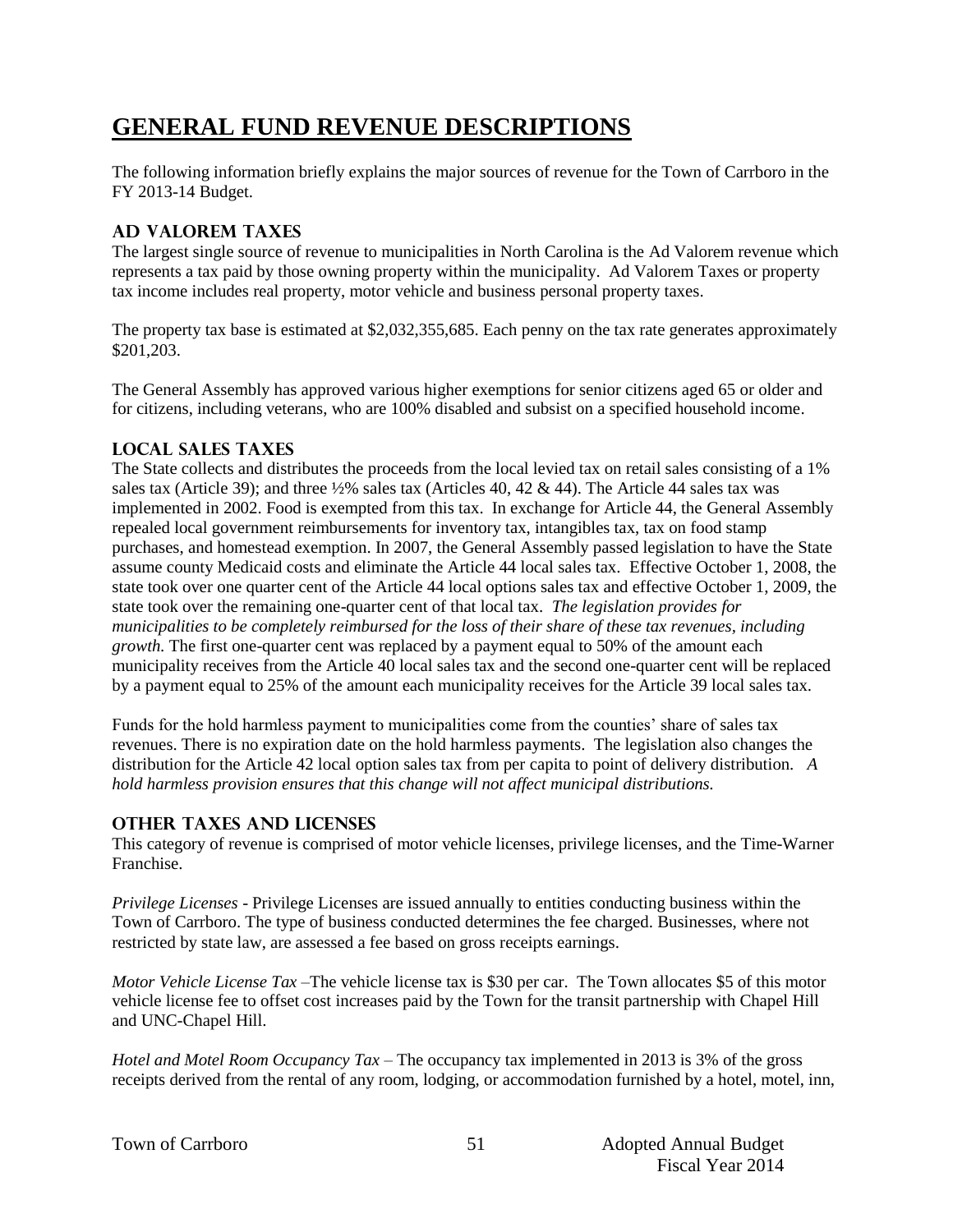tourist camp, or similar place within the Town that is subject to sales tax imposed by the State under G.G. 105-164.4(a)(3).

## **UNRESTRICTED INTERGOVERMENTAL REVENUE**

This category of revenue is primarily comprised of state-collected *local* revenues that are not directed to specific programs or services. This category of revenue was previously known as utility franchise tax.

*Local Video Programming Revenues*- Beginning January 1, 2007, local governments were no longer able to impose franchise taxes on video programming services. A sales tax on video programming services was added by the State that covered some of the same revenue received directly by local governments.

*Electricity Franchise Tax* – represents actual receipts from electric services within the municipal boundaries. This revenue source is affected by changes in population and highly sensitive to weather.

*Piped Natural Gas Excise Tax* - This revenue represents an excise tax on piped natural gas. Amounts received are based on monthly therm volumes received by the end-user of the gas. This revenue was separated from electric franchise tax in 1998 and is distributed by a formula that establishes a "benchmark" or minimum revenue to be received by the municipality.

*Wine and Beer Tax* – provides for the distribution of state beer tax collections to local governmental units in which beer is legally sold. It further provides for taxes on unfortified wine and 22% of collections for taxes on fortified wine to local governmental units in which wine is legally sold. This revenue is distributed on a per capita basis.

*Telecommunication Sales Tax*- In 2001, the General Assembly replaced the utility franchise tax on local telephone service with a new sales tax on telecommunications.

## **RESTRICTED INTERGOVERNMENTAL REVENUE**

Restricted intergovernmental revenues represent state and federal grants or other local governmental revenues received for specific purposes by the Town, the largest of which is the recurring Powell Bill grant funds for street resurfacing.

*Powell Bill* – These grant revenues are generated from the State's gasoline tax and a percentage of this tax is returned to the municipality through a formula based on population and street mileage. Powell Bill funds can only be used for street maintenance, construction, traffic signs, sidewalks, curbs, gutters, drainage and other related needs.

*Durham-Chapel Hill-Carrboro Urban Area Planning Work Program Grant* – This grant provides support toward the Transportation Planner salary costs.

*Recreation Municipal Supplement –* Orange County provides a supplement to the Town for recreation programs in recognition of Town services offered to county residents.

*ABC (Alcoholic Beverage Control) Board Grant* – The Police Department applies annually for a grant to assist the ABC Board in managing alcohol violation programs.

## **FEES AND PERMITS**

The Town charges various types of permits and fees to residences and commercial establishments needing specific services. A large portion of the fees and permits received by the Town relate to development and growth within the Town.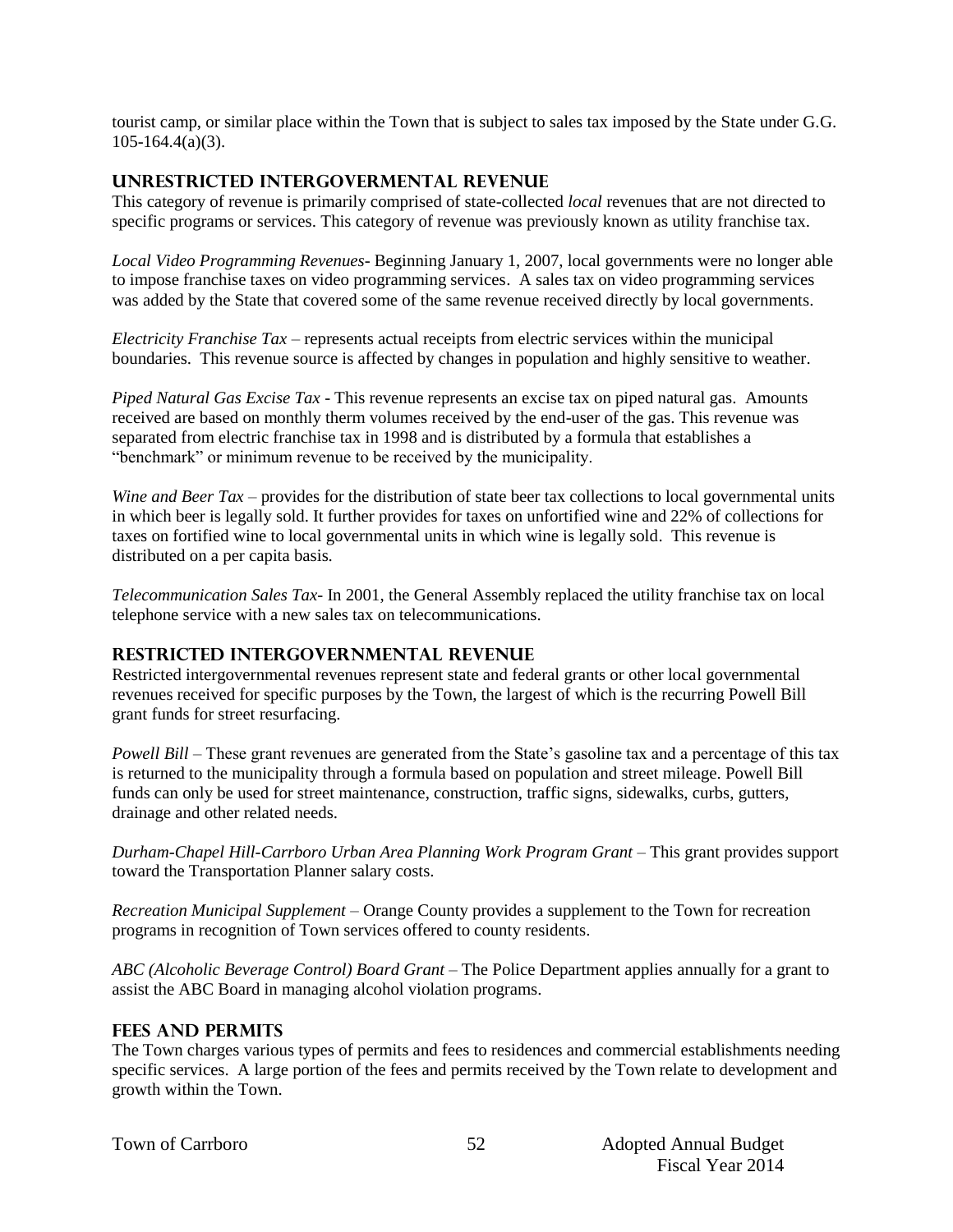*Fire District Fees* - The Carrboro Fire Department provides fire protection services to the South Orange Fire District located in Orange County and outside of the Town's limits. A three-member fire district board meets annually and approves the tax rate for the fire district based on a formula developed by the County and the Town of Carrboro. Orange County pays the Town for the fire protection services based on the approved fire district tax rate.

*Chapel Hill-Carrboro School District* - It is anticipated that the Chapel Hill Carrboro School District will continue to contract with the Town to provide two School Resource Officers and traffic control management. One office is stationed at McDougle Middle School and one at Carrboro High School.

*Engineering Fees* - Applicants are responsible for paying 80% of fees assessed by the Town's Engineers (Sungate Design Group). Sungate bills the Town and the Town, in turn, sends a bill to the applicant for such fees.

*Development Review Fees* - Applicants wishing to receive a Zoning Permit, Special Use Permit, or Conditional Use Permit must pay the appropriate fee for the Town to review plans for adherence to the Land Use Ordinance before a permit may be issued. The fee is paid one-time even though the plans may be reviewed multiple times before a permit is issued.

*Building Permits* are issued on new and existing buildings when the buildings are renovated or newly constructed for commercial property, single-family dwellings, townhouses, condominiums and duplexes.

*Electric Permits* are issued on new and existing buildings for service changes, premises wiring and commercial up-fits.

*Mechanical Permits* are issued on new installation of residential and commercial buildings and replacement of heating and cooling equipment.

*Plumbing Permits* are issued on new and renovated buildings i.e. water and sewer, irrigation and backflow.

*Dumpster Collection Fees* represent the full cost of pickup and disposal of all refuse the Town collects from all commercial dumpsters in Town.

*Tower Revenue* - The Town owns a cell tower and leases space via a multi-year contract for antennas.

#### **SALES AND SERVICES**

*Recreational Fees and Town Center Fees* represent fees for a variety of recreational services and activities offered to town residents. The Town's Park facilities, such as picnic shelters, ball fields and the multi-purpose areas are also available for rent. The Town also offers for rent meeting rooms and facility space within the Century Center to the public for various functions.

#### **INVESTMENT EARNINGS**

*Interest Income* - The Town generates interest income by investing idle cash in interest paying checking accounts and money market accounts.

#### **OTHER REVENUES**

Representing a very small portion of the overall revenue stream, this revenue is comprised of donations, rent, reimbursements for town services provided to other jurisdictions, fixed asset sales, and other sundry sales.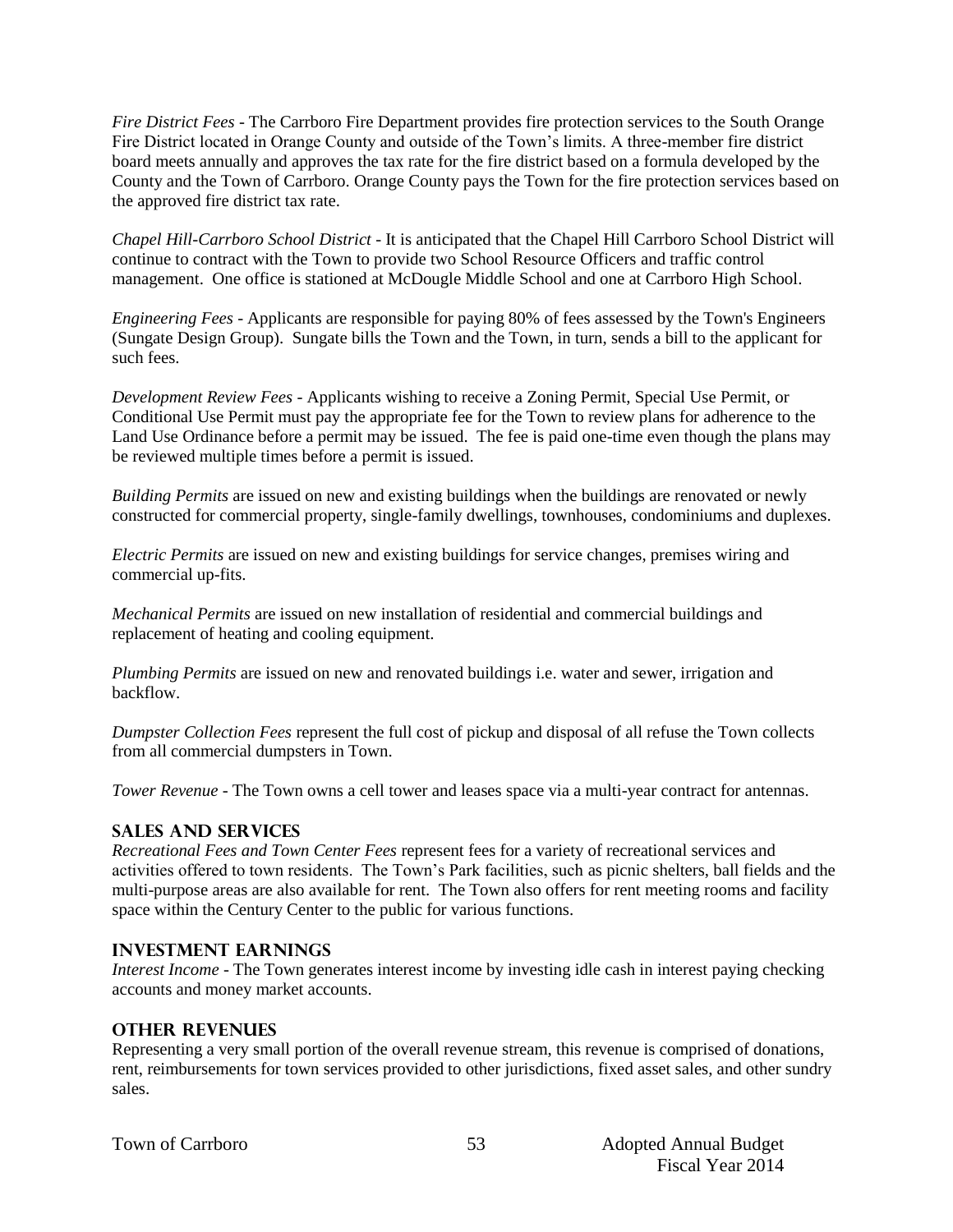## **OTHER FINANCING SOURCES**

This category of revenue represents debt proceeds received by the Town or funds that are transferred from another fund into the General Fund. Highlights include:

*Lease-purchase or Bond Proceeds –* This represents the full cost of equipment or other capital purchase that the Town has obtained through installment or bond financing. Following generally accepted accounting practices, the full cost of the financed equipment is budgeted (equipment purchased in that fiscal year) in addition to the lease payment. However, an offsetting entry equal to the full cost value of the equipment is budgeted on the revenue side as lease proceeds. Thus, the true tax impact of the financed equipment is the lease or debt service payment only.

*Transfers from Other Funds –* While the General Fund is the major operating budget for the Town, several other funds exist where the Town may choose to transfer resources from those funds to the General Fund. The most common transfers seen are from the capital reserve fund or from the capital projects fund.

## **Fund Balance Appropriated**

Funds accumulated through the under-expenditure of budgeted appropriations and the receipt of revenues that exceed budgeted projections result in fund balance or reserves. An appropriation of fund balance is sometimes necessary to balance projected revenues with expenditures. The level of appropriation is determined by the differences between estimated expenditures and the expected revenues.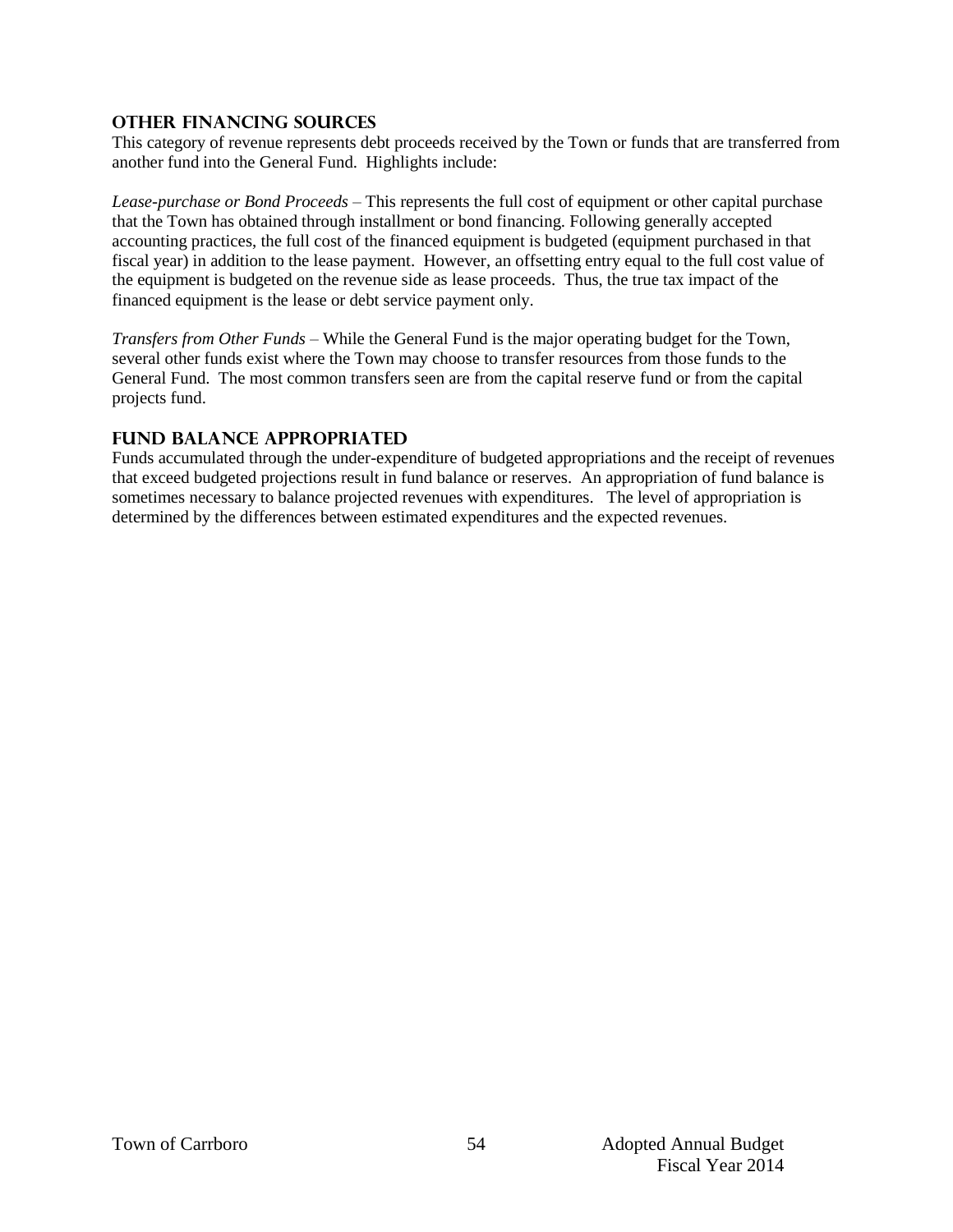

**General Fund Balance as of June 30**

Fund balance at the end of FY 2011-12 was \$15,522,809, which was an increase of \$1,782,963 from FY 2010-11.



# **General Fund Balance as a Percentage of Operating Revenues**

Fund balance as a percentage of operating revenues increased 6.8% from 74.1% in FY 2010-11 to 80.9% for FY 2011-12.